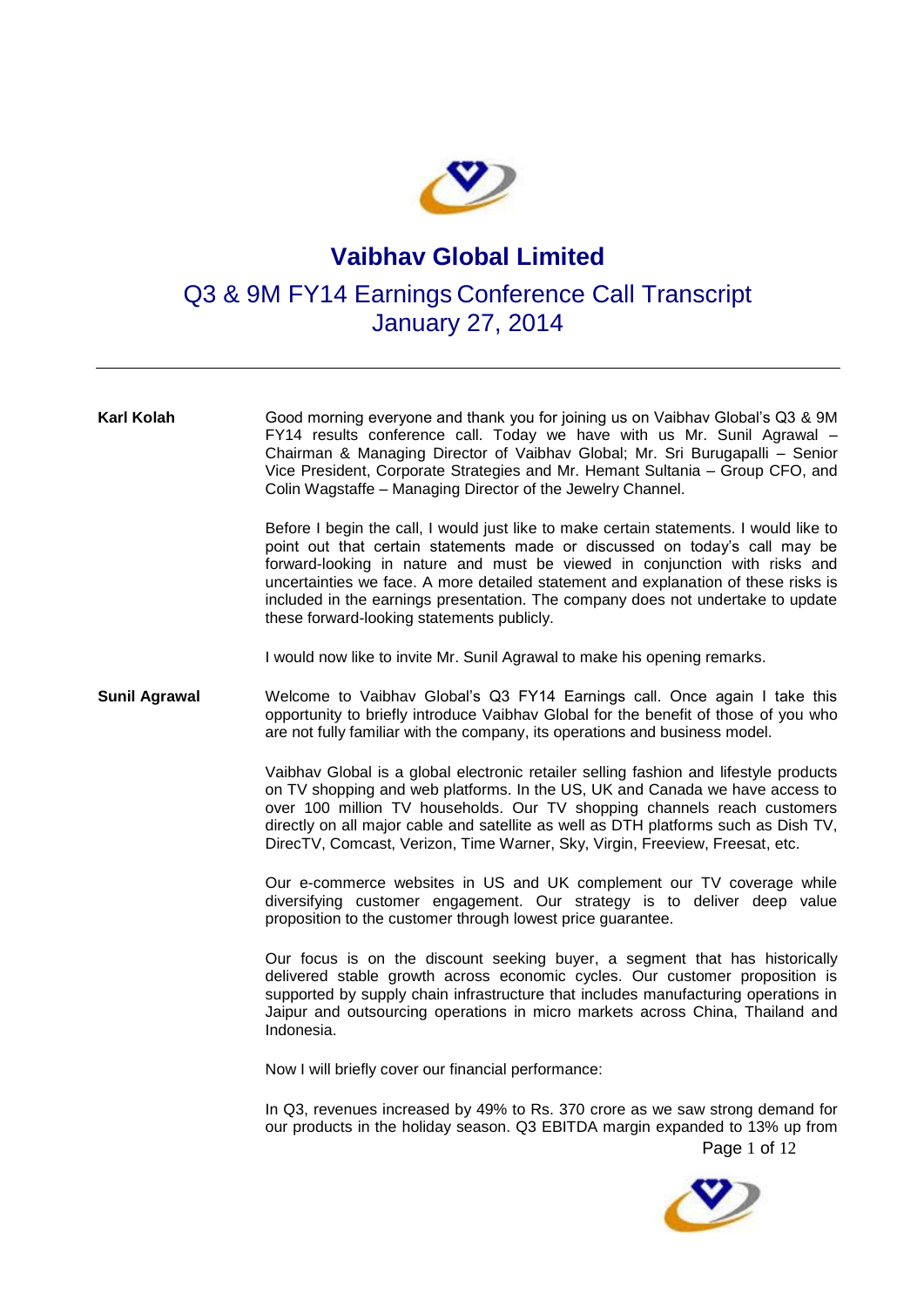11.6% last year. Profit after tax increased to Rs. 32 crore from Rs. 19 crore. Our business model is predominantly based on low capex and continues to generate strong free cash flow which exceeded Rs. 100 crore in the first nine this fiscal year. Debtors are negligible in our retail business as customers pay right away by debit or credit cards. As a result net debt has reduced to 0.6 times equity in the first nine months despite repayment of preference shares of Rs. 44 crore plus Rs. 3 crore dividend in October last year. Return on capital employed has expanded to 51%.

Now covering the operating performance:

The revenue growth was driven by volumes while pricing largely remained stable. We sold 2.7 million units in the retail business during the third quarter up 42% yearon-year. That is an average 30,000 units shipped out daily to our customers buying on TV and web platforms. TV based sales volumes grew 29% and web volumes grew 81%. Web contribution has steadily increased reaching 32% by volume in Q3 compared to 25% in the year ago quarter. We believe that the mix is thus getting more desirable in line with our objectives.

Underlining these volumes is strong growth in several customer centric data points. Customer repeat buying activity in the first nine months increased to 16.3 from 14.9 in the same period last year. This is trailing 12 months' data. We added over 140,000 unique customers in the US during Q3 which was far ahead of customer addition in any single quarter in our history. Customer life time across the US operation has continued to expand – from 1.5 years to over 2 years, since FY11. In the same period customer retention rate has increased to more than 50% on some key platforms in US from 46%. These positive data points result from the success of our customer loyalty programs and multi-channel marketing initiatives.

Recently, we have made some important additions to our board and management team. As you may know Pulak Prasad of Nalanda Capital, Singapore joined our Board last quarter and more recently we have welcomed Vikram Kaushik and Mahendra Kumar Doogar to the Board of Directors. Mr. Kaushik has 40 years of experience with companies like Unilever, Britannia and Colgate Palmolive. He retired as Managing Director & CEO of Tata Sky and he is now associated as a consultant with a number of organizations. Mr. Doogar has almost 40 years of experience in corporate finance, taxation, statutory and internal audit, merchant banking, financial restructuring and structuring, project consultancy and fund management. He is presently on the board PHD Chamber of Commerce and many companies. We look forward to benefiting immensely from the individual and collective guidance of our expanded board.

Also Hemant Sultania who has joined us as our Group CFO will assist us in driving stronger financial discipline across our group operations. He has immense experience with Dr. Lal PathLabs and Bata in his previous engagements. He is with us on this call today and he will also facilitate deeper investor relations interface.

With that I conclude my opening remarks and now request the operator to open the forum for questions.

**Moderator** Thank you very much, sir. Ladies and gentlemen, we will now begin the question and answer session. Our first question is from Saurabh Kumar of J.P. Morgan India. Please go ahead.

Page 2 of 12

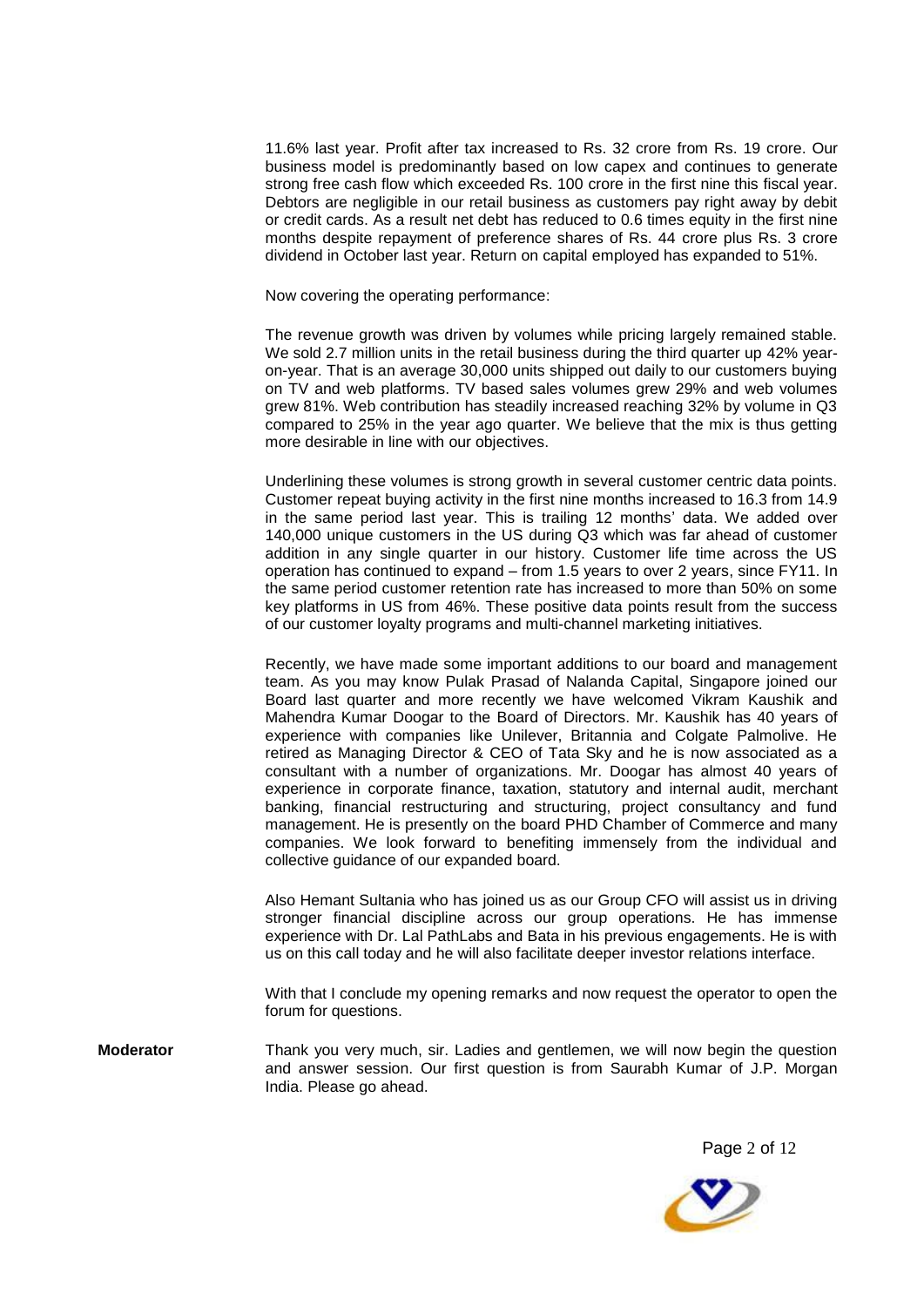- **Saurabh Kumar** You mentioned that the mix in terms of TV versus Web is getting favorable, we have now 32% web volume. Could you just probably give some insight in to what is the cycle for web purchases and also what will be the margins like versus TV? And second is on your net debt, since you are now significantly free cash positive should we expect this net debt number to keep reducing from here or would you like to cap it at some point?
- **Sunil Agrawal** I will answer the first one and the second one I will let Hemant answer. The TV versus web your first point was the cycle for web versus television. First, both of these are real time transactions. Television is a real time live transaction and web is also real time. Now the difference between the two is that television is a push sale, where customer watches and then we get them to buy on impulse, whereas on web it is pull, the customer has to be looking for what he needs and then he buys because there is immense choice and people have to search what they are looking for. Television addresses more people who are watching in a relaxed mood but if they find something they will buy and web is for people who are more knowledgeable, more experienced and know what they want. From the margin perspective web catalog has margins similar to television.

Web has three channels for sales. One is the catalog, whatever the inventory we have in our warehouse is published on the web. If it sells through television which takes priority, it is taken off the catalog. The second is the streaming. Whatever the TV program, it is streamed on the web and people bid via Internet when they do not have television connectivity. The third component is the rising auction. Whatever the remaining, residual inventory on television, we auction it on web. Everything starts at \$1 and then people bid against each other similar to eBay and then it will end wherever it ends. So that component has lower margins than the TV or web catalog. But that is also an exit mechanism for us. So a mix of the margin that you see is a mix of all the margins.

- **Saurabh Kumar** So that explains the margin improvement?
- **Sunil Agrawal** As the business increases on television, the residual inventories will also increase but the mix of the margin will stay where it is because the residual will be constant as a ratio of total sales whereas, if we scale up, the margin should stay stable in the foreseeable future.
- **Saurabh Kumar** Just one follow-up question. As on TV you will to have to pay for broadcast to the operators, to Comcast and all, whereas on web this would not there. So should not web have slightly better margins just on that account?
- **Sunil Agrawal** At this stage of life cycle in our business, we pay per household revenue to the satellite or cable networks. Unlike QVC which pays as a ratio of total sales because their revenue per household is something like \$55 whereas ours is just around \$2 now. So with us, it takes fixed price per household as broadcasting cost. So we are going to pay that per household for the foreseeable future irrespective of whether we sell \$2 or \$10. So from web point of view, the television cost is already there. So whatever we sell on the web we cannot say that that is free broadcast because we are not really acquiring customers from advertisements like banner ads or pay per click. We do some of it but not so much. So, most of our customers are actually transitioning from television to web or by word of mouth. Many of the customers do not get the television broadcast in their area so we get word of mouth from relatives or others and would look on the web and buy from us. So at this time of our life

Page 3 of 12

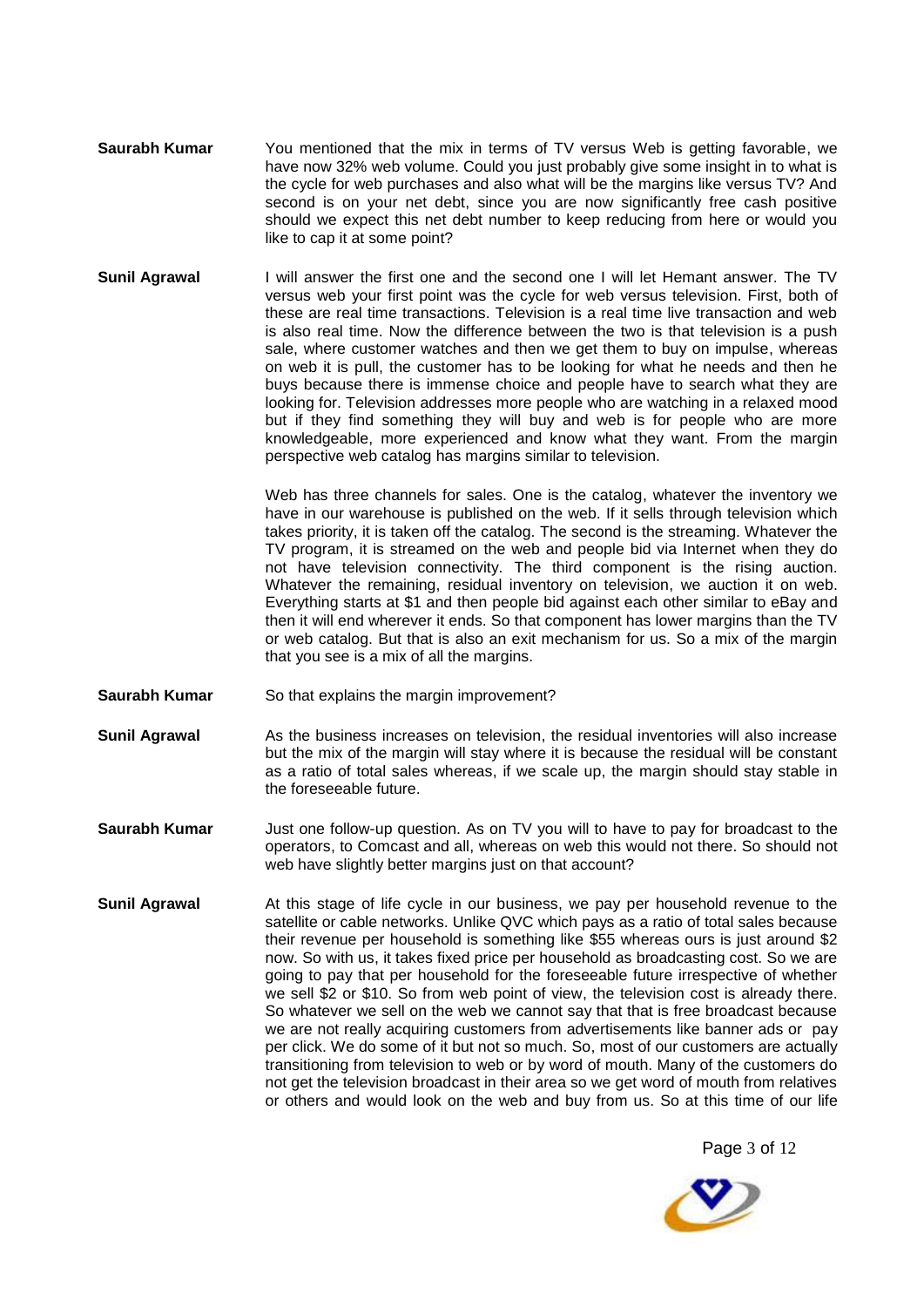cycle, we cannot really say that the cost of the broadcasting on the web is zero because there is some cost for us anyway. I hope that answered your question?

**Saurabh Kumar** Yes, it does.

- **Hemant Sultania** The company has been successful in repaying its debt this year. Out of the cash flow which we have generated, we have repaid around Rs. 47 crore for preference shares and around Rs. 23 crore of bank loans and, going forward, the company will become debt free by end of FY15.
- **Saurabh Kumar** Just one last final question.Could you just give some highlights about the target demographic, if there is any such thing, for you guys. I mean what will be the target demographic, will it be like housewives in the US or…?
- **Sunil Agrawal** Our target demographic is a 35 to 65 year old white female. That is almost 90% of our demographics all over America. The biggest market for us is California; number two is Texas State; number three is New York State followed Florida and other states. Most of the people are stay at home moms or retired people or people who have time and stay at home. We have a lot of people that watch us in the night, people who cannot sleep in the night, so we give them company and many of them write back that you gave us great company I do not get bored at night.
- **Moderator** Thank you. Our next question is from Sunil Jain of Nirmal Bang Securities. Please go ahead.
- **Sunil Jain** You said that you had reduced net debt by around Rs. 23 crore. If you see your presentation, your net debt is around Rs. 114 crore at the end of last year and now it is Rs. 119 crore. So that does not show decrease of Rs. 23 crore. If you can throw some light on this?
- Hemant Sultania **I have also included preferential payment in this which is around Rs. 47 crore.**

**Sunil Jain** No, but bank borrowing are net in both places, means net debt is Rs. 114 crore?

- **Sunil Agrawal** The point here is that the cash component has reduced in these 9 months compared to the last FY13 but gross debt has reduced. Rs. 23 crore has been paid off during the nine months. Debt has reduced but the net debt did not reduce because the cash also reduced in December because of the preferential pay off and the bank payoff.
- **Sunil Jain Ok.** Apart from this if you can tell me what is the dollar terms revenue growth for this quarter and nine months?
- **Sunil Agrawal** This quarter is 30%; for the year is 27%.
- **Sunil Jain** This is going well ahead of your target rate of around 20%, so would you be considering revising your guidance of 20% growth in dollar terms?
- **Sunil Agrawal** We will be focusing more on the revenue and margin drivers than the absolute number because we are in the cycle of the business where our growth is quite fast. So many times we even do not know how fast we are growing. So going forward we will be focusing more on the margin and profit drivers than the absolute numbers.

Page 4 of 12

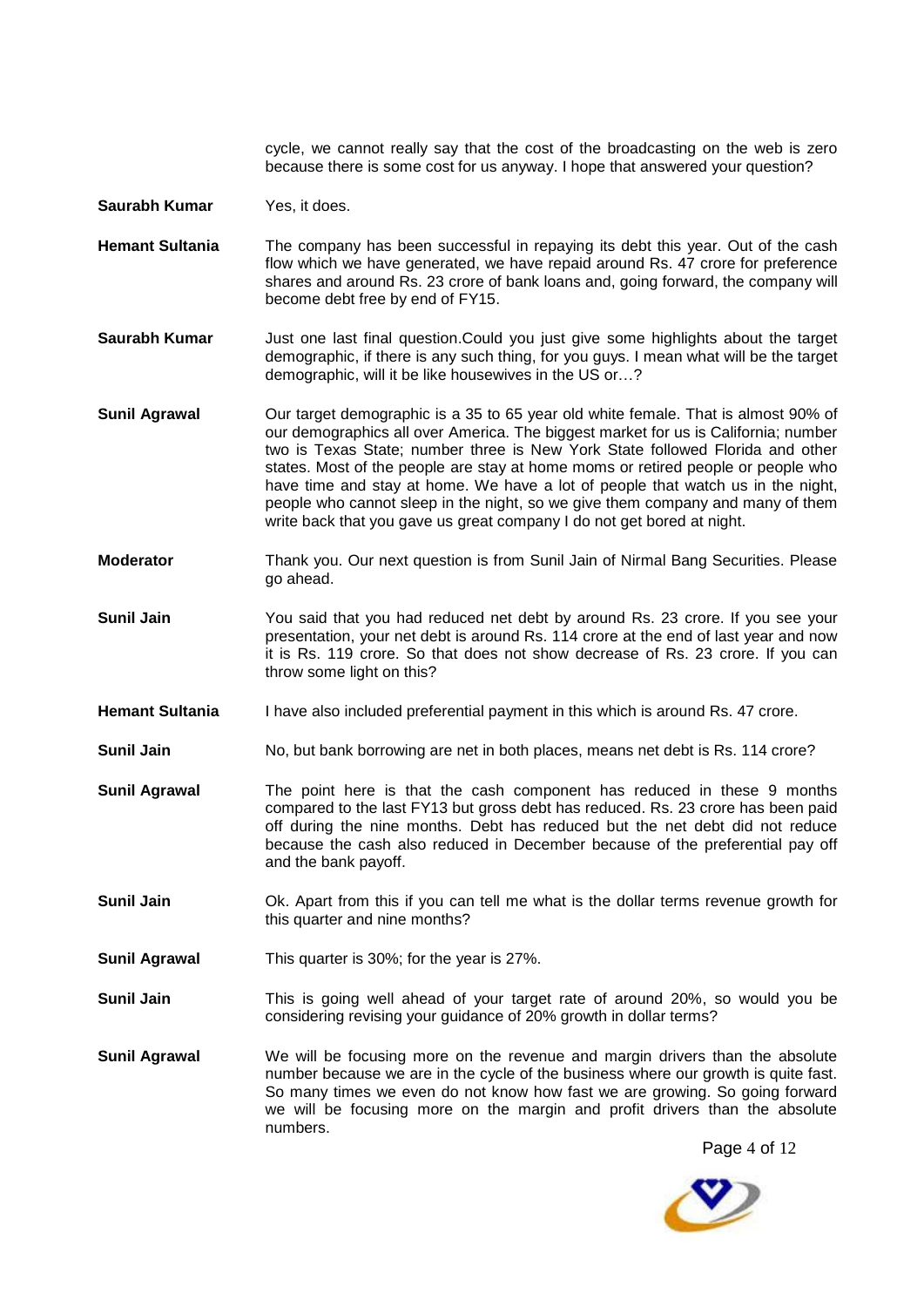- **Sunil Jain** That one point is very clear that you are focusing more on margin drivers. So can you throw some light on what could be the targeted areas for that?
- **Sunil Agrawal** There are three things we focus on. How to improve the customer retention rate. Two, how to increase the customer repeat purchase. This is to retain the customer that we have already added. So our retention rate is more than 50% now, as I shared with you earlier, which in FY11 used to be 46% in US. That means out of every 100 customers we added three years ago, more than 50% are staying with us now. HSN, one of our closest competitors, which publishes this data, their retention rate is lower than 50%. That is number one. Number two is repeat purchase. So this repeat purchase has consistently gone up from 14.9 to 16.3, which is the average of UK and US this year.
- **Moderator** Thank you. Our next question is from Deepak Agrawal of Impetus Advisors. Please go ahead.
- **Deepak Agrawal** I have some data related questions first. If you look at the slide 16 of your presentation, shareholders' equity and then net debt you add them up then it will be Rs. 312 crore? And if you look at the asset side Rs. 67 crore and Rs. 229 crore that is Rs. 296 crore so what is that Rs. 16 crore shortfall on the asset side?
- **Sunil Agrawal** Let us take some other questions. Hemant will check this and come back to you.
- **Deepak Agrawal** Our overheads apart from material and employee cost have been rising very rapidly over the last six months, it has risen by Rs. 50 crore. Where is this additional expense going?
- **Sunil Agrawal** I can give you some of the major expenses where it is going. Content and broadcast cost has increased because of new distributions we have grown in US. We recently acquired another 6 million homes that is full time and another 24 million part time homes. So part of that is airtime and call handling charges. We have recently outsourced call handling IVR to a third party rather than having fixed IVR within our offices. So the capacity is there to receive more calls than the fixed hardware we that we had earlier. Then, with the volume of packaging, the distribution cost has gone up because the volume has increased substantially and packaging, distribution and freight cost comes within the other cost whereas in this cost the corresponding shipping revenue is goes in to the top-line. So the absolute numbers look higher in that case. And we also had the advertising and promotion expense which has gone up because last quarter we had a campaign of free gifts with purchases over two weeks in November and December. We ran this campaign and there was an expense of almost Rs. 5 crore of free gifts. So that is already parked in within the P&L.
- **Deepak Agrawal** So this is you are saying the cost of free gift is included in ads and promotion?
- **Sunil Agrawal** Yes, that is correct.
- **Deepak Agrawal** But overall if I look, we have Rs. 153 crore of expense in the quarter so Rs. 5 crore is not a major amount in that. Overall, as a percentage of sales, this continues to remain at around 39% to 41% of sales. So is there any kind of operating leverage in our business, I mean with the sales rising so rapidly, we do not see any reduction of these expenses in your percentage of sales?

Page 5 of 12

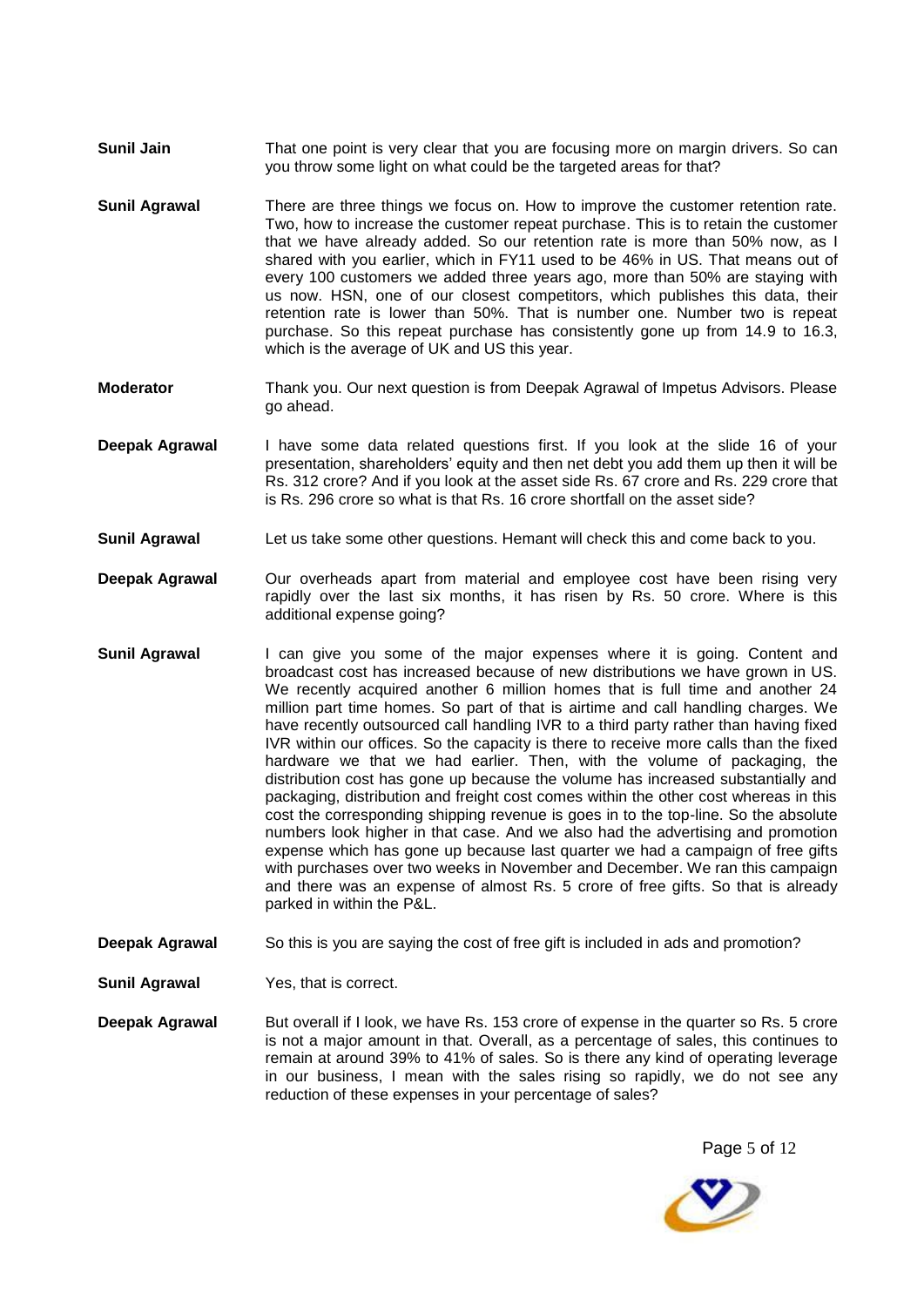- **Sunil Agrawal** Over time, I think I had explained earlier also, we believe that this is our starting up time in the US given the size of the industry. So we are continuing to make investments in to promotions and broadcasting, expansion of our air time footprint. So in the initial one or two years you may not see the benefit of scale in terms of these expenses because we are investing in this area. What you will benefit is one or two years down the road or three years down the road when those investments do not need to be made in the same ratio of increasing sales. But just to give you a reference, Rs. 24 crore has just increased in the packing distribution out of this Rs. 50 crore that you are saying. But there is a corresponding increase in sales as well because this is not a sunk cost. Corresponding revenue increase includes shipping and handling revenue. So just this Rs. 24 crore is just in one head.
- **Deepak Agrawal** This Rs. 24 crore that you are talking about YOY compared to the previous year quarter?
- **Sunil Agrawal** It is only packing and distribution.
- **Deepak Agrawal** But this is the total amount for the quarter?
- **Hemant Sultania** This is total.
- **Moderator** Thank you. Our next question is from Prashant Kutty of Emkay Global Financial Services Ltd. Please go ahead.
- **Prashant Kutty** My first question is on the growth side. So if you look at it you said a large part of the growth was driven by the holiday season. How much of this growth do we feel is sustainable in the ensuing quarters actually?
- **Sunil Agrawal** Last quarter growth was no doubt about the holiday season, mainly because of the promotions that we ran this year that were not run last year. So coming quarter YoY we continue to feel positive about growth from the growth drivers like repeat purchase and per household revenue rather than just a number. But overall we feel positive for coming quarters.
- **Prashant Kutty** So we feel that this promotion has actually continued in the coming quarters as well or was it just a one-off holiday season which you actually saw through this promotion and which ran off actually in this quarter?
- **Sunil Agrawal** We are continuing to analyze all the promotions. We do many different promotions. Free gift was one of them which had revenue impact. We will analyze our promotional activities and refine them as we go. We will retain whatever benefitted us and do not retain what did not work, especially from ROI perspective. That activity is continuous for us and you have seen the growth quarter-over-quarter continually at least last three quarters and this is a continuous process.
- **Prashant Kutty** My second question is on the margin side. We spoke about probably focusing a lot on margins going forward. However, on one side we are saying that our content cost, which is probably one of the main causes of generating operating leverage, will probably remain high for the next one to two years. So then are we talking about this margin improvement may be post that period and probably sustenance in the next year or two or are there any other margin levers which we are missing?

Page 6 of 12

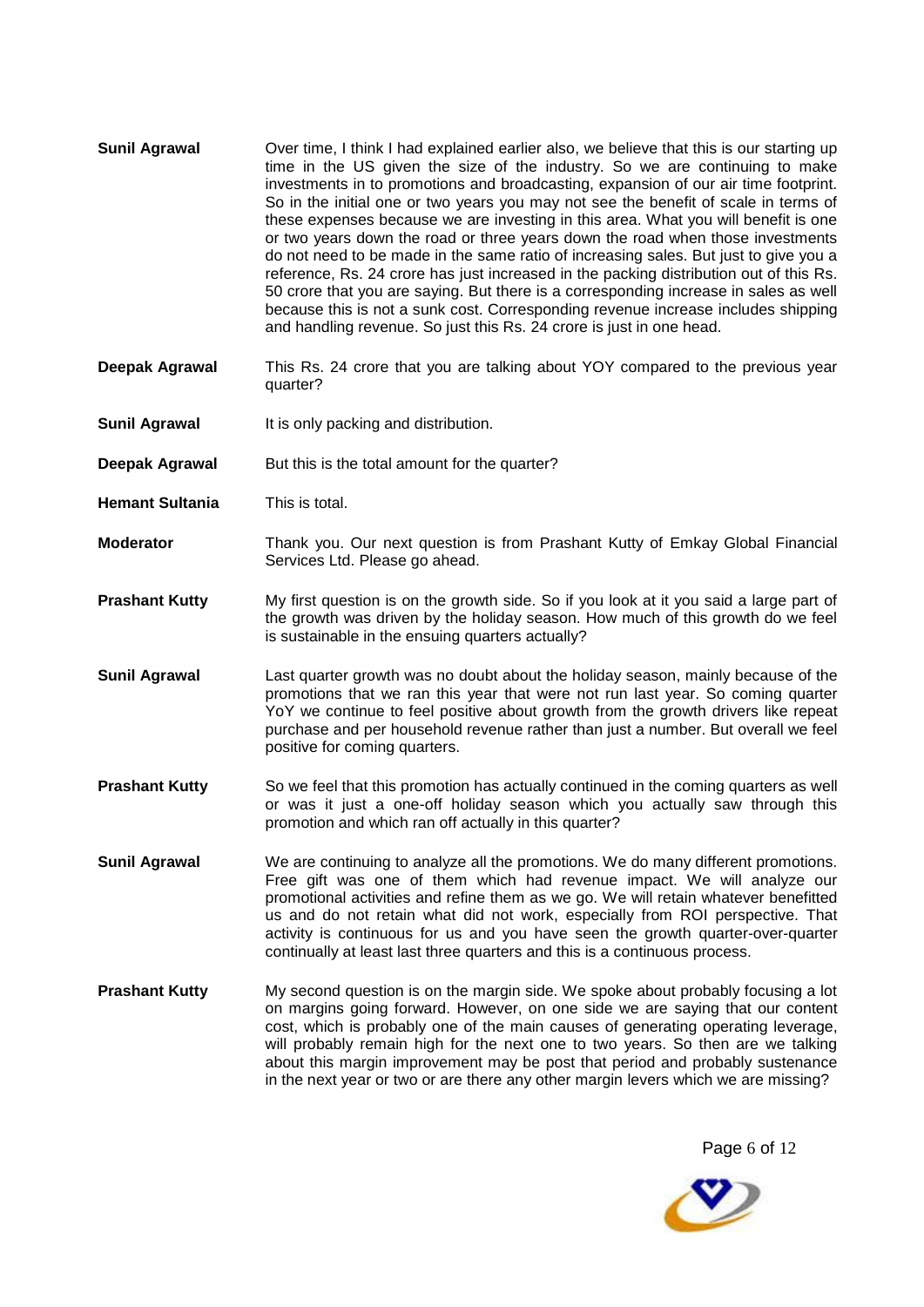- **Sunil Agrawal** Some of the investments will continue for example airtime or people development and logistics and operations development. Those investments will continue for the next one or two even may be three years. So the leverage of scale will start to flow to us post that investment period. 10 billion market size is viable for us in electronic retail, fashion jewelry and there we have only 1% of market size right now. We will continue to invest to look for long term perspective and not look for leverage so early but may be down the road you will see those benefits.
- **Prashant Kutty** So do we safely assume that may be a 12% to 13% would probably be a more sustainable number as far as margins are concerned over the next two years?
- **Sunil Agrawal** We are looking at sustaining free cash flow as well as growth for us. We are not looking so specifically at EBITDA at this stage of our business.
- **Moderator** Thank you. Our next question is from Darshit Shah of Equirus Securities Pvt. Ltd. Please go ahead.
- **Darshit Shah** One question actually is that our business model is quite different from our competitors' that is QVC and HSN. So can you just run up on what strategy we are going to play against? Obviously those two are very bigger players so how are we different and how we would continue to gain market share from these guys?
- **Sunil Agrawal** As I said earlier, we are a discount retailer. Just to give an example, its like Southwest Airlines versus American Airlines and United Airlines. We are a discount player in this space where there is no other discount player and I do not know if QVC or HSN would want to convert to discount model because they have all different services and brands presented on their platforms, and they take returns and all that whereas with us below \$200 we do not take returns because we give great value to customers. Our price points are very low. Compared to \$60 with them, we are \$20. And we are mostly on automatic IVR systems, 75% of our calls go through automatically without any human intervention whereas with them it is almost reverse. 75% goes through people and 25% through IVR. So it is more like comparison of say Wal-Mart or TJ Maxx versus say Macy's or Saks Fifth Avenue or Neiman Marcus. So there is a different space, really.
- **Darshit Shah** I guess if you look at the margin profile of QVC and HSN, their operating margins are bit higher than what we make and although in spite of the fact that we source it from places like Indonesia, Thailand. So do you think probably our margin is to move where those guys are making I mean down the line say two, three years after that?
- **Sunil Agrawal** For the margin there are two areas, gross margins and EBITDA margins. From gross margin point of view we are way ahead of them. We are making 60%+ gross margin, QVC makes 40% margins. From EBITDA point of view, QVC is a listed company called LINTA or Liberty Interactive, they make 20% EBITDA whereas we are at more like 12% to 14% range EBITDA. So that is a factor of scale. QVC's airtime cost is just about 4% of their sales whereas our airtime is more like 15%, 17% or 18% of our sales. So as we reach closer to this scale the EBITDA margins will be closer to them or more comparable.
- **Darshit Shah** And I guess I just heard you so there is no difference between web sales and TV sales. I mean both are almost in the similar range if I am not wrong?

Page 7 of 12

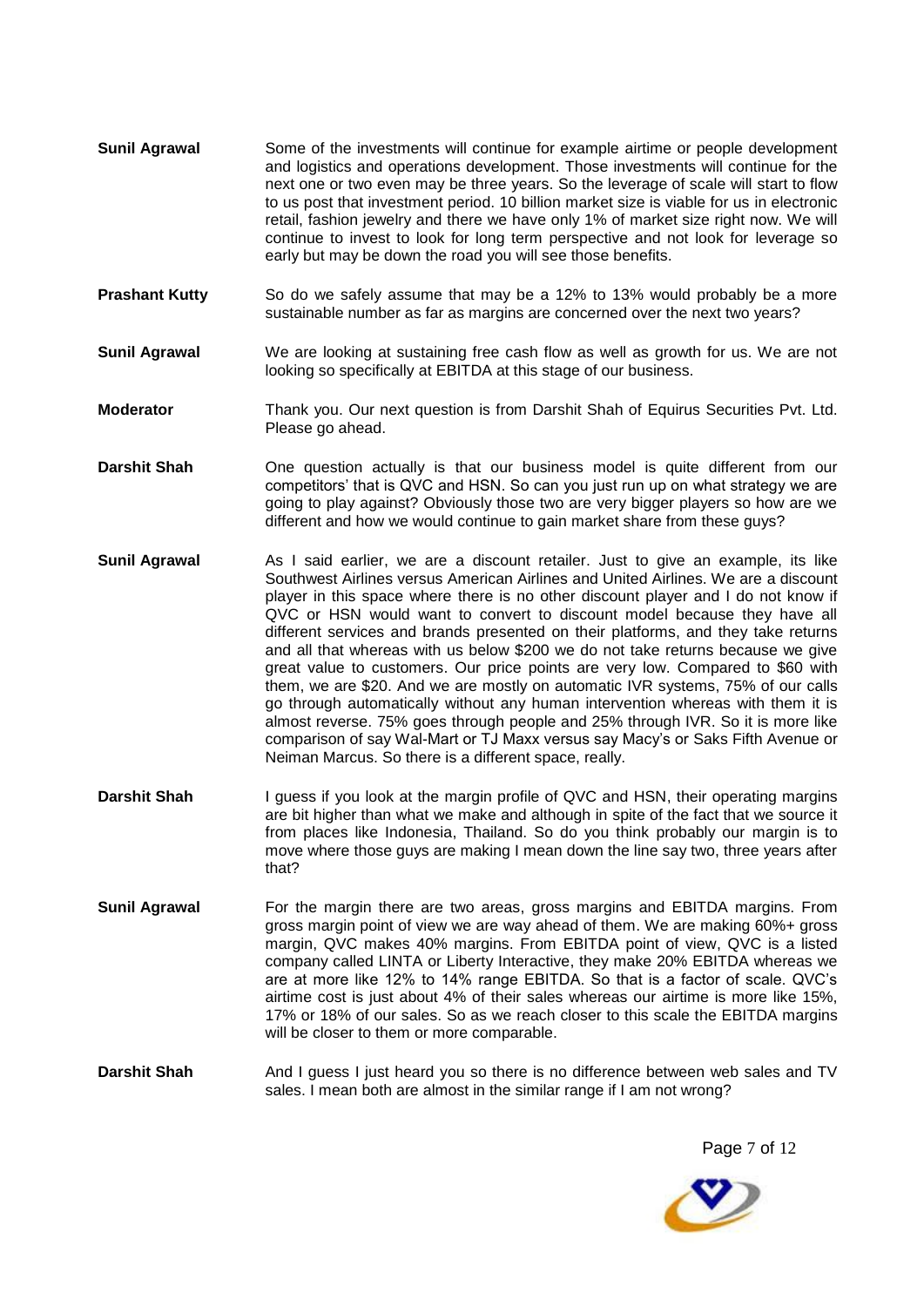- **Sunil Agrawal** Both of them are around 40% web sales versus total sales. In our case, we are more like 20% web versus total sales.
- **Darshit Shah** And the margin profiles are almost for us it is almost similar for both web and TV sales?
- **Sunil Agrawal** No, our web is slightly lower than television because of the liquidation model rising option where we liquidate our television remaining inventory. That was slightly lower.
- **Darshit Shah** So we see drastic improvement in web sales so we do not see any margin declines because of that?
- **Sunil Agrawal** Because if the ratio of the total web sales increases to total sales, we hope that the catalog as well as streaming sales will be larger portion of the component. If we compare the dilution of margins, the scale benefit will be more than that.
- Darshit Shah And, where do you see growth for the next two, three years? Do you think this model is more sustainable obviously we are seeing good traction since 2011 when we started this model? So where do you think the future of this model obviously we have much more idea now that it is almost two, three years we started this model?
- **Sunil Agrawal** This is something new, so I cannot predict what it will be. The last two, three years has seen phenomenal growth added for the future.
- **Moderator** Thank you. Our next question is from Ritesh Poladia, he is an individual investor. Please go ahead.
- **Ritesh Poladia** I want to understand from where you source your raw material. Is it India made or do you import from other countries and what would be the proportion?
- **Sunil Agrawal** About half of the products that we sell on our TV or web platforms is manufactured by us in India. Half is sourced from China, Thailand and Bali and we also source some small portion from Turkey and Italy, the plain silver products.
- **Ritesh Poladia** As your retail sales is primarily through TV and web, this will be primarily driven by debit and credit cards?
- **Sunil Agrawal** Yes.
- **Ritesh Poladia** And who would be the bankers to that effect?
- **Sunil Agrawal** They are all credit card processing companies and the money then goes on to our banks. In the US, our credit card processor is Litle & Company. So they keep the money for about two to three days and it is automatically transferred to Bank of America. And in UK, the credit card processor is Barclays Bank and the money after these two, three days is automatically transferred to our bank account there.
- Ritesh Poladia **So Barclays and Bank of America would be our bankers?**
- **Sunil Agrawal Barclays in UK is also a credit card processor.**

Page 8 of 12

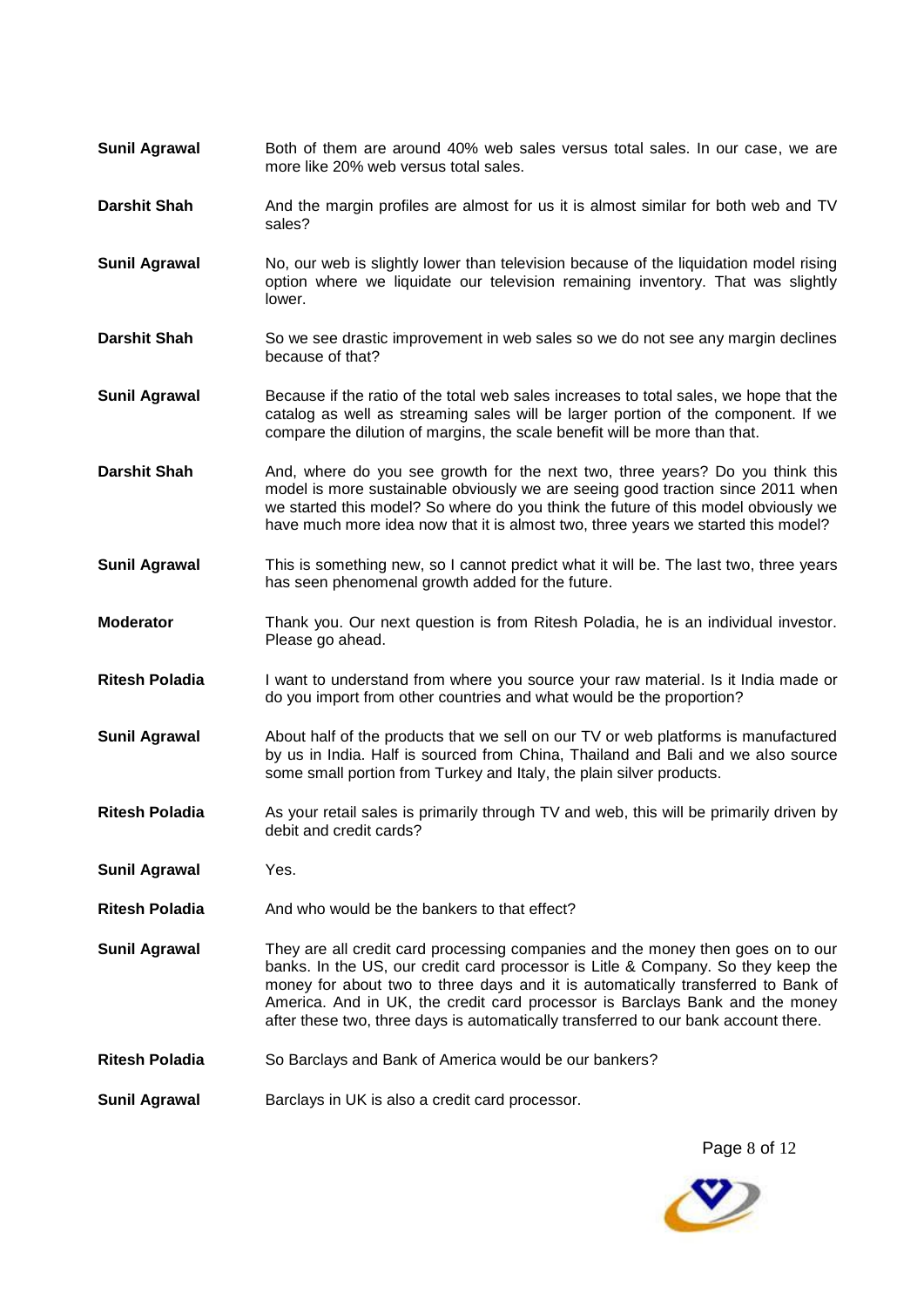- **Ritesh Poladia** So who would be the banker for us?
- **Sunil Agrawal** Barclays are the bankers as well as credit card processor in UK.
- **Ritesh Poladia** Secondly, if I look at your standalone and consolidated results I believe whatever would be the standalone revenue most of that would be transferred to the US so that would be the cost for the US. Would my understanding be correct?
- **Sunil Agrawal** Yes, correct.

**Ritesh Poladia** On that I believe there was one transfer price case. So what is the status of that?

- **Sunil Agrawal** The transfer price case will go to the tribunal now. There was an addition of about Rs. 53 crore of income [ithat would mean a tax liability of about Rs. 15 crore if it is fully sustained by the tribunal but we believe that there is a strong possibility that it will be decided largely in our favor because it is a totally arbitrary decision that the ITO has taken.
- **Ritesh Poladia** So have we taken any actions so that these kind of cases does not come or do we believe that we are not at any fault?
- **Sunil Agrawal** There are four components of this transfer pricing. One was the interest on the loan. We had given dollar loans to a subsidiary and instead of the maximum that they could have charged which was the going dollar rate whereas they have charged 16% on the dollar. So the loans will still stay and if there will be at all any exposure it will be at the very minimal LIBOR rates but not the interbank rupee rates that they have charged. The guarantees should be very minimal. The corporate head office had charged the guaranteed bank charges from a subsidiary but then we have been charged arbitrarily 7%, 8% kind of charges on the guarantee amount. So those are not sustainable really in the long run.
- **Ritesh Poladia** In your segmental disclosure, there is some intra-segment revenue. I believe that is transferred from wholesale to retail. Would that my understanding be correct?
- **Hemant Sultania** Your understanding is correct there.
- **Ritesh Poladia** So this Rs. 136 crore for the quarter that would be more of a sourcing from other countries?
- **Hemant Sultania** We are sourcing in China and Bangkok also but in the revenue part we make an intersegment revenue adjustment.
- **Ritesh Poladia** Secondly, there is a change in management team I believe Mr. Agrawal who was the Chairman has become the Chairman & MD and the MD – Rahimullah has become Director. What was the rationale for this?
- **Sunil Agrawal** Mr. Rahimullah is more of a stone expert and as our company has become a retail company because as you know this company had a background of being a jewelry manufacturing company or stone processing company and in last seven years it has totally changed to a retailer. I have the background, I have lived in the US for a long time and hence have interacted deeply in to the retail segment. So as the company has become a retailer, the idea was for me to drive the company forward.

Page 9 of 12

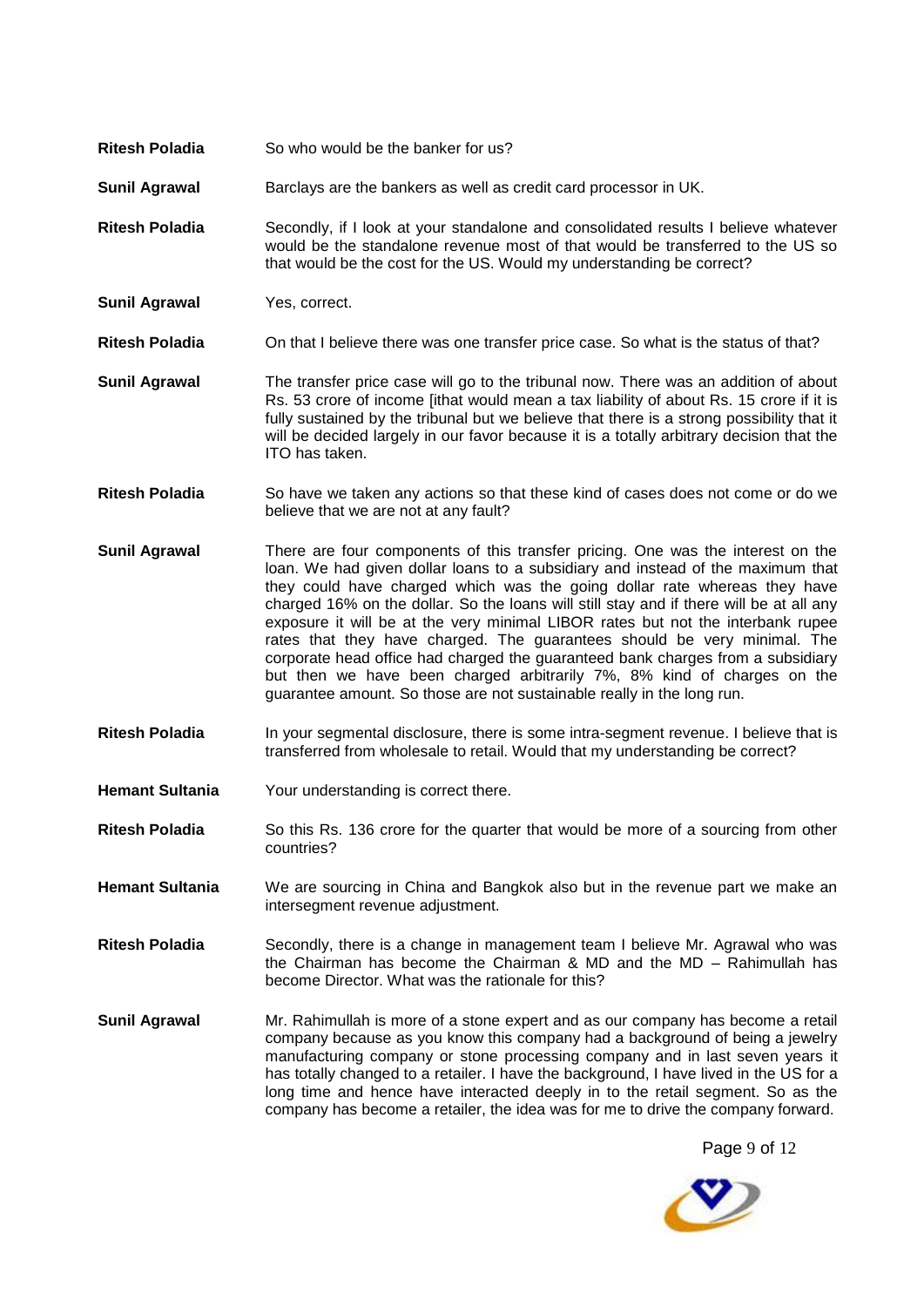- **Ritesh Poladia** You said in the US, primarily California, New York and Texas would be your regions. What would be the same for Europe?
- **Sunil Agrawal** Just let me correct it. Our customer base is all over US but in California, Texas and New York, populations are large so they are number one, two and three customer states for us. It goes all over US.
- **Ritesh Poladia** And in Europe which countries would we cover?

**Sunil Agrawal** We are in UK right now so we broadcast all over UK.

- **Ritesh Poladia** As your from presentation I can see that your average price on the web is about \$13 and I have a very limited understanding but this model would be scalable. So what stops you from coming to India?
- **Sunil Agrawal** See, the Indian market is very different, Ritesh. Indian market, first of all jewelry is more investment led in India whereas in the western world, US and UK, it is more of a fashion product. And we are really not in investment jewelry, we are in fashion led jewelry. So the Indian market would be very different than the US, UK. And secondly, to go in pure web requires a lot of investment in customer acquisition and that is not our model. Our model for web is transfer of customers from Television over to web or to have customer buy from both channels. As you have seen, the multi-channel customer for us is at least 5X more lucrative than the one on just one channel alone. So our aim is always to have customers engaged on both channels, both platforms simultaneously. And if you were to come in India, it will be only web and it will be four, five years of losses and that is not our business model.
- **Ritesh Poladia** Lastly, Mr. Prasad has joined your board. He is an independent director. On BSE, he is mentioned as a Director and Mr. Vikram Kaushik would be Independent Director?
- **Sunil Agrawal** That is correct. Pulak is our interested director because they hold 12% in the company.
- **Moderator** Thank you. Our next question is a follow up question from Prashant Kutty from Emkay Global. Please go ahead.
- **Prashant Kutty** If we could just know what is the percentage of lifestyle accessories in our revenue how much percentage would that contribute?
- **Sunil Agrawal** Yes it is about 10% in the quarter and 10% for year-to-date.
- **Prashant Kutty** And, could we know what are the gross margins that we earn on this business? Is it similar to what we earn in the fashion accessories?
- **Sunil Agrawal** It is similar.
- **Prashant Kutty** Could we know what is the tax rate that we are looking at going forward?
- **Sunil Agrawal** For next financial year we are looking anywhere from 15% to 17% tax because the US we will start to pay full taxes.

Page 10 of 12

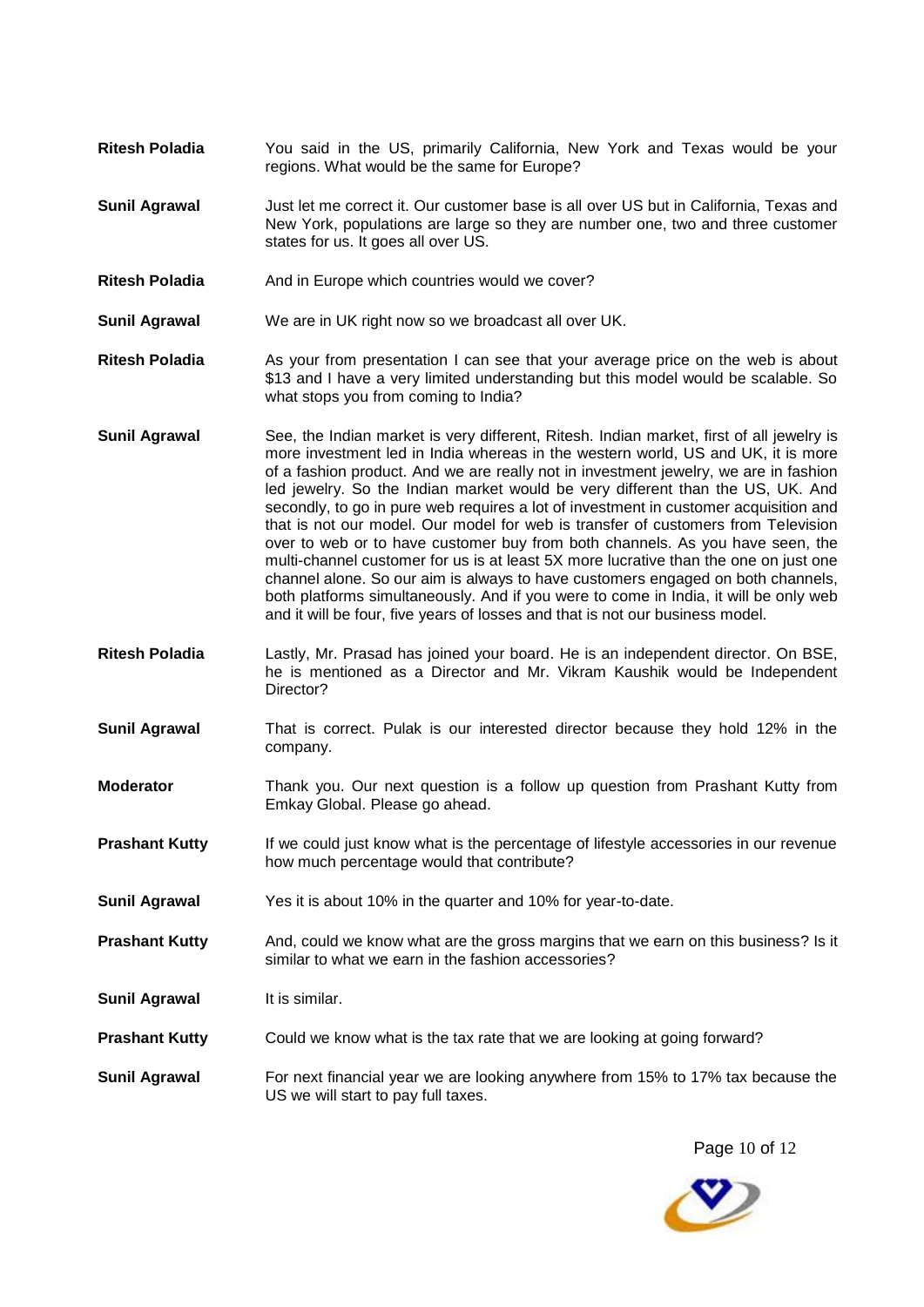- **Prashant Kutty** But UK still continues to have accumulated losses, am I right?
- **Sunil Agrawal** Yes, that is correct.
- **Prashant Kutty** And, one more question with regard to this. Web sales, you just mentioned that because we have this reverse auction, which is why our margins are comparatively lower in web sales. But my sense is in TV probably your content distribution cost is higher whereas in web you will probably not incur these. So may be as scale goes up should it ideally be a case wherein you would be earning higher margins vis-àvis TV or, correct me if I am wrong or if my thought process is wrong?
- **Sunil Agrawal** I recently answered that question. That on TV we already paid that money airtime cost. So we do not really have any savings. These are sunk costs. Whether we sell more on TV or more on web, it is already paid. So till the time we reach the distribution cost as a percentage of revenue, which QVC does or HSN does, it is similar for us.
- **Moderator** Thank you. Our next question is from Rahul Bhangadia of Lucky Securities. Please go ahead.
- **Rahul Bhangadia** My question is pertaining to your airtime cost. Is it continuously reducing as a percentage of sales or is it going to be a step function in terms of our size?
- **Sunil Agrawal** Airtime cost will go up as long as we continue to increase the distribution in the US. In UK, we are fully distributed all over UK. In US and Canada out of the potential 140 million homes we are only in to 65 million homes.
- **Rahul Bhangadia** So once you reach this full 100 odd million homes after that the percentage will start coming down. That is how it will work?
- **Sunil Agrawal** Already actually coming down as a percentage of total sales because our cost of airtime is not increasing as much as our sales is increasing. So, it is slightly coming down. But once we are fully distributed and if we continue to grow as fast as we are, then the cost as a percentage of revenue will go down significantly.
- **Moderator** Thank you. Our next question is from Nishit Rathi from Trust Investment Advisors Pvt. Ltd. Please go ahead.
- **Nishit Rathi** Just wanted to find out if you could just give us some insight on how do you manage the fashion risk because you are into fashion jewelry so what are the fashion risks that are there. Any numbers you could share in terms of how do you manage that?
- **Sunil Agrawal** If you have seen any Zara store, it is fast fashion. On a typical day we have about 500 unique SKUs on TV. Out of the 500 unique SKUs, 100 are new every day and we try with small quantities of new SKUs. If it does well, we expand and expand and expand. Whatever the remaining quantities of that particular SKU, whether it is not sufficient to take on TV or it has not sold well, we put on rising auction on web and it liquidates very rapidly on web.
- **Nishit Rathi** So we have not been faced with a situation that we are stuck with lot of inventory and even if we get stuck we have the option of giving it back to our vendors?

Page 11 of 12